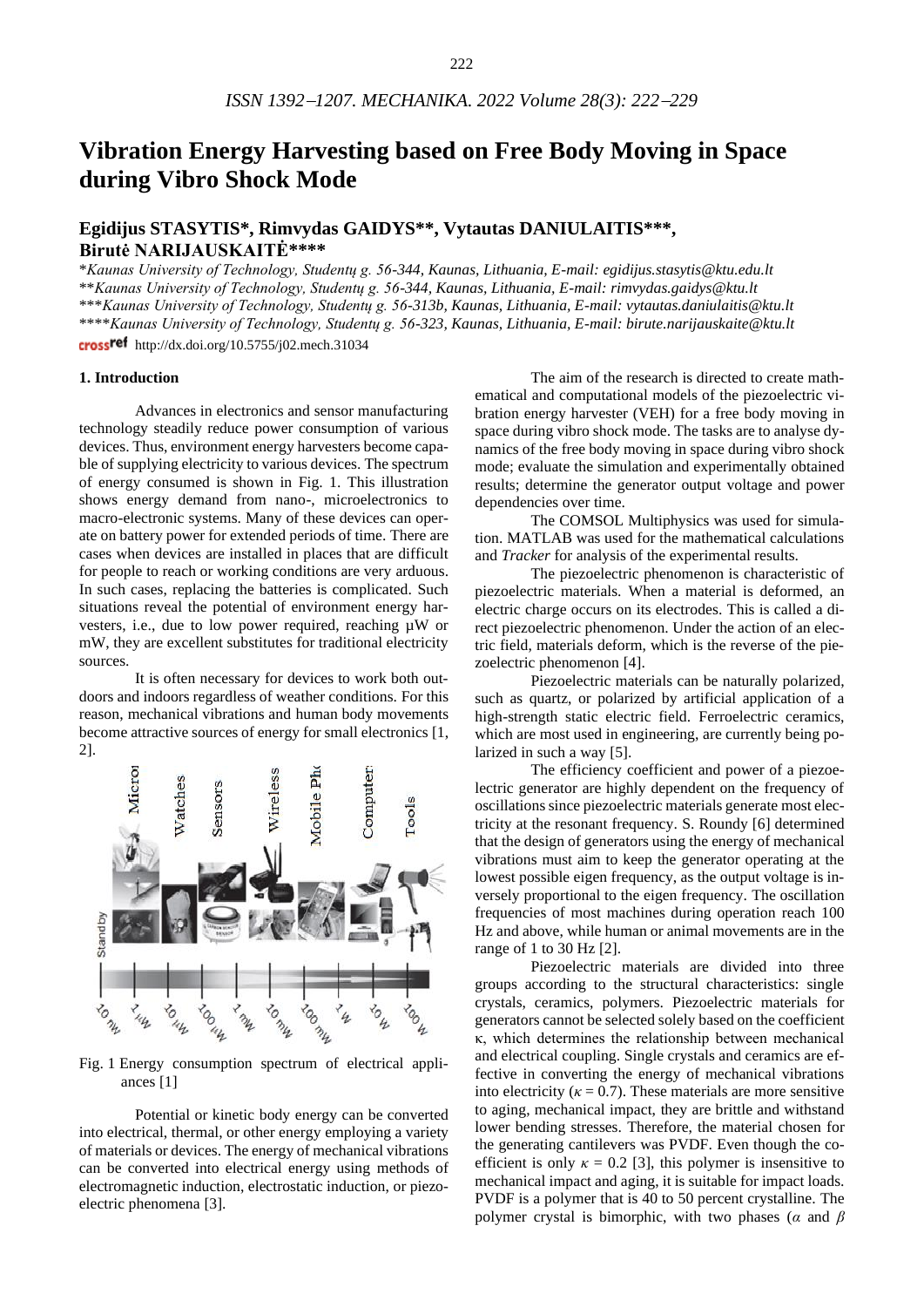phases). The *β* phase is polarized and piezoelectric. To improve the piezoelectric phenomenon, the development of copolymers has begun. Copolymer P (VDF / TrFE) is mainly composed of  $\alpha$ -phase PVDF with 90 % crystallinity. Although TrFE is less than half as polarized as PVDF, the high crystallinity of the copolymer results in a high bond coefficient  $\kappa$  in the PVDF polymer [4]. Due to the flexibility of piezoelectric polymers, they are usually produced in the form of a film. This feature allows them to be used in speakers. The performance of PVDF depends on temperature and the method of polarization [7].

Piezoelectric generators that convert the energy of mechanical vibrations into electrical energy are usually of cantilever beam type. When the beam vibrates, large deformations are caused, which the generated voltage depends on. More importantly, the resonant frequency of transverse oscillations of the cantilever is lower than that of other structures, e.g. double support beam. Currently, the most common piezoelectric generators use unimorphic and bimorphic cantilevers (Fig. 2*).*



Fig. 2 Unimorphic a) and bimorphic b) piezoelectric generators [8]

The metal cantilever is covered with a thin layer of piezoelectric material on both sides. In this way, a bimorphic structure is obtained, which makes it possible to increase the generated energy. This structure is widely used because it generates twice as much energy [9].

Electromechanical coupling can be described by:

$$
\{T\} = \left[c^E\right] \{S\} - \left[d\right]^T \{E\},\tag{1}
$$

$$
\{D\} = [d]\{S\} - [e^s]\{E\},\tag{2}
$$

here:  $\{T\} = \{T_{11} T_{22} T_{33} T_{23} T_{13} T_{12}\}^T$  is stress vector *N/m<sup>2</sup>*;  ${S}$   ${S}$  = { ${S}_{11}$   ${S}_{22}$   ${S}_{33}$   $2{S}_{23}$   $2{S}_{13}$   $2{S}_{12}$ }<sup>*T*</sup> is strain vector;  $\{E\} = \{E_1 \ E_2 \ E_3\}$  is electric field strength, V/m;

 $\{D\} = \{D_1 \ D_2 \ D_3\}$  is electrical induction, *C/m<sup>2</sup>*;  $[c^E]$  is mobility matrix, m/N; [*ε S* ] is dielectric penetration matrix, *F/m*; [*d*] is piezoelectric constant matrix *C/N*.

### **2. Modelling and experimental research**

The dynamic analysis of the generator is performed by describing the dynamics of the entire generator and the generating system separately. A reduced two-dimensional generator model was chosen for the analysis of dynamics.

2.1. Modelling of free body dynamics in space during vibro shock mode

The generator casing is considered to be a non-deformable rigid body exposed to external forces (Fig. 3).

The air resistance force *FD* acts in the opposite direction to the generator speed vector *V*. As the generator rotates at an angular velocity ω, a force *FL*, (a force determined by the Coriolis acceleration) occurs, which is perpendicular to the velocity vector and the axis of rotation. The body is also affected by the force of gravity mg, where *m* is the sum of the mass  $m_1$  of the generator casing and the inertial mass  $m_2$ , and *g* is the acceleration of the free fall,  $\phi$  is the angle at which the body moves in the plane [10, 11].



Fig. 3 Forces acting on a body moving and rotating in a 2D space

Generator casing motion equations:

$$
m\ddot{x}_1 = -F_D \cos \varphi - F_L \sin \varphi, \tag{3}
$$

$$
m\ddot{y}_1 = -F_{\rho} sin\varphi + F_{\rho} cos\varphi - mg.
$$
 (4)

 $F<sub>D</sub>$  and  $F<sub>L</sub>$  forces are described by formulas:

$$
FD = 0.5 CD \rho A v12,
$$
\n(5)

$$
F_{\scriptscriptstyle L} = 0.5 C_{\scriptscriptstyle L} \rho A v_{\scriptscriptstyle 1}^2,\tag{6}
$$

here: *ρ* is air density, under normal conditions; *A* is the cross-sectional area of the casing;  $C_D$  – air resistance coefficient.

The coefficient *C<sup>L</sup>* is expressed in:

$$
C_{L} = \frac{1}{2 + \frac{v_{\perp}}{R\omega}},\tag{7}
$$

here: *R* is casing radius.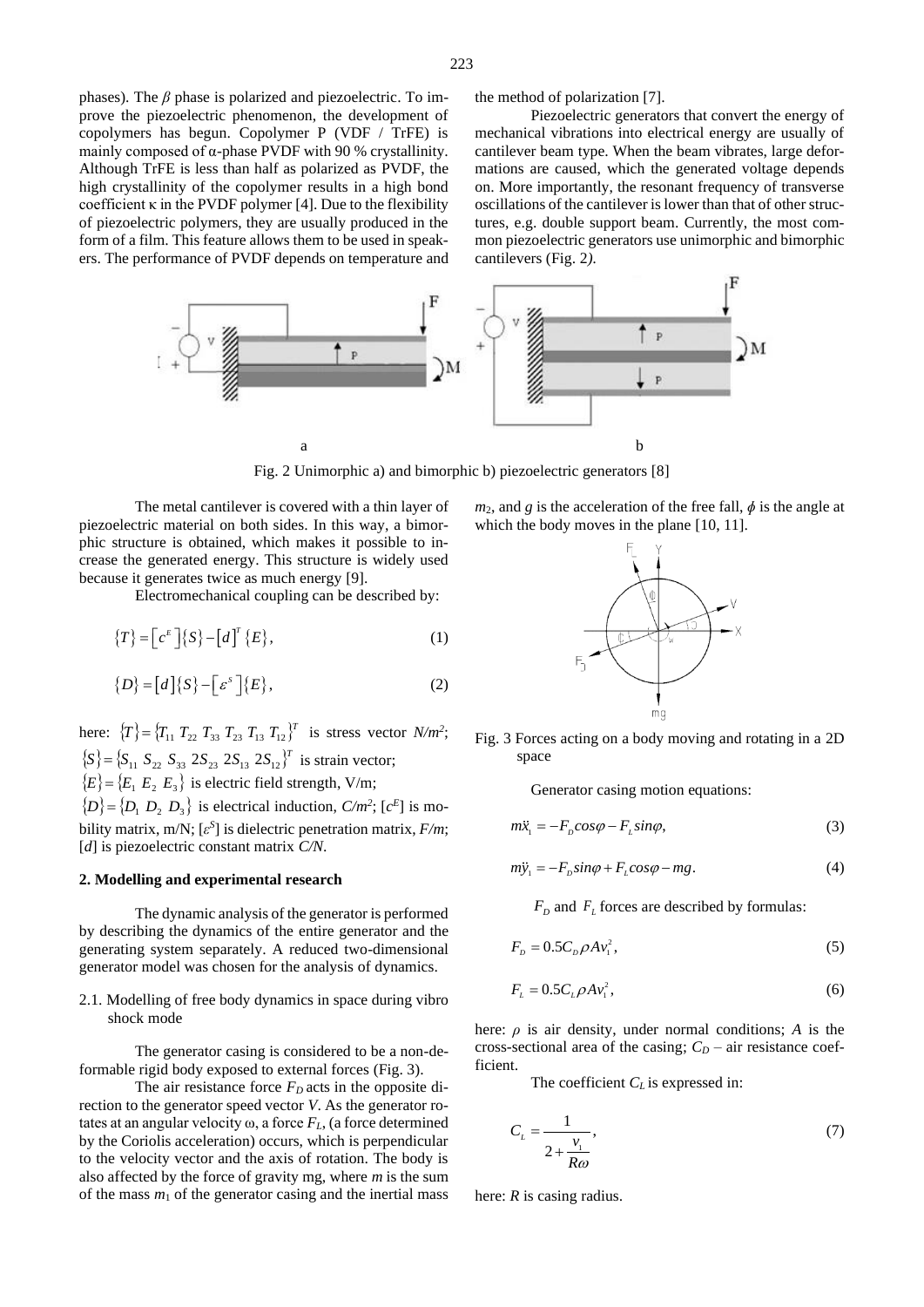A change is made:

 $\dot{x}_1 = v_1 cos \varphi$ , (8)

$$
\dot{y}_1 = v_1 \sin \varphi. \tag{9}
$$

Then Eqs. (3) and (4) are written as follow:

$$
m\ddot{x}_1 = -0.5C_p \rho A \dot{x}_1^2 - 0.5C_L \rho A \dot{y}_1^2, \qquad (10)
$$

$$
m\ddot{y}_1 = -0.5C_p \rho A \dot{y}_1^2 + 0.5C_p \rho A \dot{x}_1^2 - mg.
$$
 (11)

The amount of electricity generated depends on the relative inertial mass motion in respect to the generator casing. The relationship between the generator casing mass *m*<sup>1</sup> and the vibration-generating inertial mass  $m_2$  is described by the coefficients of spring stiffness  $k_1$  and damping  $c_1$ . The mass  $m_2$  is mounted in the center of generator casing. The motion of the system is recorded in the Lagrange equations. Degrees of freedom are depicted in Fig*.* 4.



Fig. 4 Computational scheme of the free body

The equations of motion of the inertial mass considering the rotation of the generator casing (Coriolis gyroscopic effects) and the motion are as follow:

$$
m_2\ddot{x}_2 + 2k_1x_2 + 2c_1\dot{x}_2 - 2m_2\dot{y}_1\omega - m_2\ddot{x}_1 = 0,
$$
 (12)

$$
m_2 \ddot{y}_2 + 2k_1 y_2 + 2c_1 \dot{y}_2 + 2m_2 \dot{x}_1 \omega - m_2 \ddot{y}_1 = 0.
$$
 (13)

The mechanical contact of the generator casing in space is estimated by additional contact relations with coefficients  $k_2$ ,  $c_2$  and contact force  $F_C$  (Fig. 5).

$$
F_{cx} = k_2 x_2 + c_2 \dot{x}_2, \text{ if } x_2 < \Delta,
$$
 (14)

$$
F_{cy} = k_2 y_2 + c_2 y_2, \text{ if } y_2 < \Delta,\tag{15}
$$

where:  $\Delta$  is the distance between the generator casing and the obstacle.

So finally, the following equation system for energy harvester (VEH) which moves in space during vibro shock mode is obtained:

$$
m_1\ddot{x}_1 + 0.5C_p\rho A\dot{x}_1^2 + 0.5C_p\rho A\dot{y}_1^2 = F_{cx},
$$
 (16 a)

$$
m_1 \ddot{y}_1 + 0.5 C_p \rho A \dot{y}_1^2 + 0.5 C_L \rho A \dot{x}_1^2 - mg = F_{cy}, \qquad (16 \text{ b})
$$

$$
m_2\ddot{x}_2 + 2k_1x_2 + 2c_1\dot{x}_2 - 2m_2\dot{y}_1\omega - m_2\ddot{x}_1 = 0,
$$
 (16 c)

$$
m_2 \ddot{y}_2 + 2k_1 y_2 + 2c_1 \dot{y}_2 + 2m_2 \dot{x}_1 \omega - m_2 \ddot{y}_1 = 0.
$$
 (16 d)





Or in matrix form:

$$
[M]{\ddot{q}} + [C + G]{\dot{q}} + [K]{q} = {F_c},
$$
\n(17)

$$
\begin{bmatrix} M \end{bmatrix} = \begin{bmatrix} m_1 & 0 & 0 & 0 \\ 0 & m_1 & 0 & 0 \\ 0 & 0 & m_2 & 0 \\ 0 & 0 & 0 & m_2 \end{bmatrix},
$$
 (18)

$$
\begin{bmatrix} C \end{bmatrix} = \begin{bmatrix} 0 & 0 & 0 & 0 \\ 0 & 0 & 0 & 0 \\ 0 & 0 & c_{1} & 0 \\ 0 & 0 & 0 & c_{1} \end{bmatrix}, \tag{19}
$$

$$
\begin{bmatrix} K \end{bmatrix} = \begin{bmatrix} 0 & 0 & 0 & 0 \\ 0 & 0 & 0 & 0 \\ 0 & 0 & k_{1} & 0 \\ 0 & 0 & 0 & k_{1} \end{bmatrix}, \tag{20}
$$

are respectively the mass, damping and stiffness matrices

$$
[G] = \begin{bmatrix} 0 & 2m_2\omega & 0 & 0 \\ 2m_2\omega & 0 & 0 & 0 \\ 0 & 0 & 0 & 0 \\ 0 & 0 & 0 & 0 \end{bmatrix},
$$
(21)

an asymmetric matrix of gyroscopic forces that links the motion of the generator in both directions. This force is proportional to the inertial mass  $(m<sub>2</sub>)$ .

2.2. Experimental research of the dynamics of vibro shock of the generator

The study of the transient vibration mode of the generator was performed employing experimental equipment, the scheme of which is shown in Fig. 6*.* The study used a generator *1*, a camera *Huawei Honor* 20 *2*, a base *3*,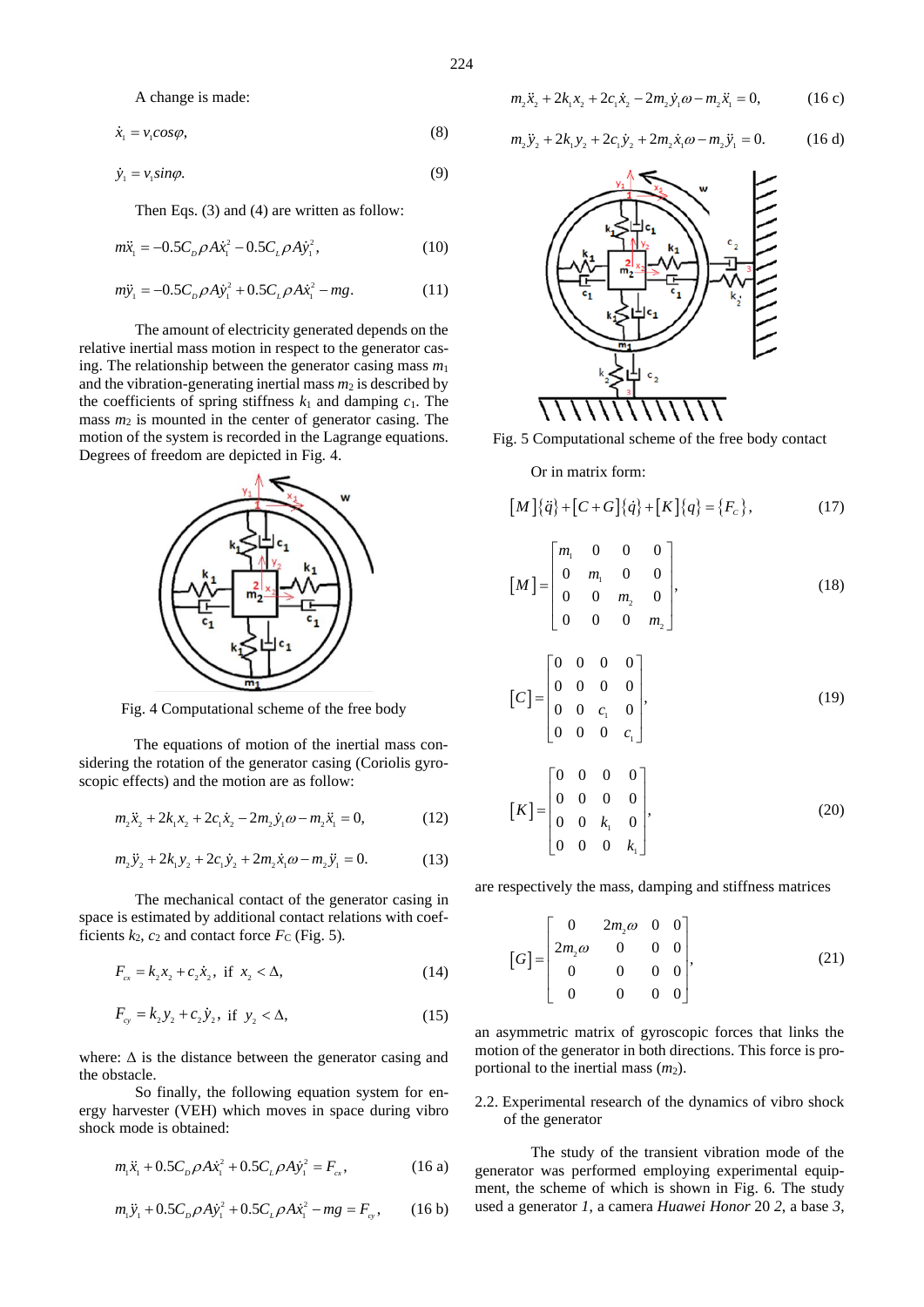a computer *4* with installed *Tracker 5.1.4* software and *Matlab* software.



Fig. 6 Experimental scheme: *1* – generator, *2* – camera Huawei *Honor 20*, *3* – base, *4* – computer with software *Tracker 5.1.4* installed

The generator shown in Fig*.* 7 consists of a rubber ring *1*, four springs *2*, and an inertial mass.



Fig. 7 Generator: *1* – rubber ring, *2* – spring, *3* – inertial mass

The experiment is performed by hanging the generator at a height of 1 m between its lowest point and the base. The concrete block is positioned horizontally to reduce the impact of side effects, the base under the block is leveled with a thin layer of sand. The Huawei *Honor 20* device, which is placed at a distance of 0.5 m from the research object, is used for recording the transition process. The value of the inertial mass (0.1 kg) was chosen to reduce the frequency of resonant oscillations of the system and the possibility to capture the transient dynamic process by the equipment used in the experiment. The Huawei *Honor 20* has a frame rate of 240 frames per second.

When the recording starts, the subject is released from the support connection and falls freely. After contact with the block the damped vibrations induced by the inertia mass caused by the impact starts.

The obtained experimental data of the vibo shock process are analysed with *Tracker 5.1.4* software (Fig. 8 Casing displacements are fixed at point (B) and inertial masses at (A).



Fig. 8 Experimental record: A is the position of the inertial mass, B is the position of the casing

Experimental results of the transient vibro-shock process are presented in Figs. 9, 10.

The experimental results are processed with *Matlab* software. Subtracting the displacement values of the casing from the values of the vertical displacements of the inertial mass gives the inertial mass displacements with respect to the casing (Fig*.* 10).

The time interval until the second impact is selected for the study.

The inhibition of the damped free oscillations is determined by the ratio of the homogeneous deviations of the fluctuating mass of two adjacent extremes from the equilibrium position [12]. The value of the logarithmic decrement of the damping oscillations of the experiment is  $\lambda =$ 0.16, whereas damping coefficient is  $\delta = 4.2$ , and the eigen frequency of the oscillations of the inertial mass is 24.5 Hz.

After performing the simulation, i.e., integrating of the equations of motion (16) the displacements of the generator casing and the inertial mass are obtained. Displacements of the inertial mass with respect to the casing are shown in Fig*.* 11*.*

Logarithmic decrement of oscillations is  $\lambda = 0.17$ , damping coefficient is  $\delta = 4.4$ , eigen frequency of inertial mass oscillations is 25.9 Hz. The relative error between experimental and numerical results is: for eigenfrequency – 5.0 %, for decrement of oscillations - 6.2 % and for damping coefficient – 4.7 %.

The experimental and numerical simulation results of the generator casing are presented in Fig*.* 13*.*

The results of modeling and the experiment are well correlated. A slight discrepancy in the results is obtained because the generator casing is described in the model as a rigid body, although in reality it is a deformable body, so its vibrations also occur.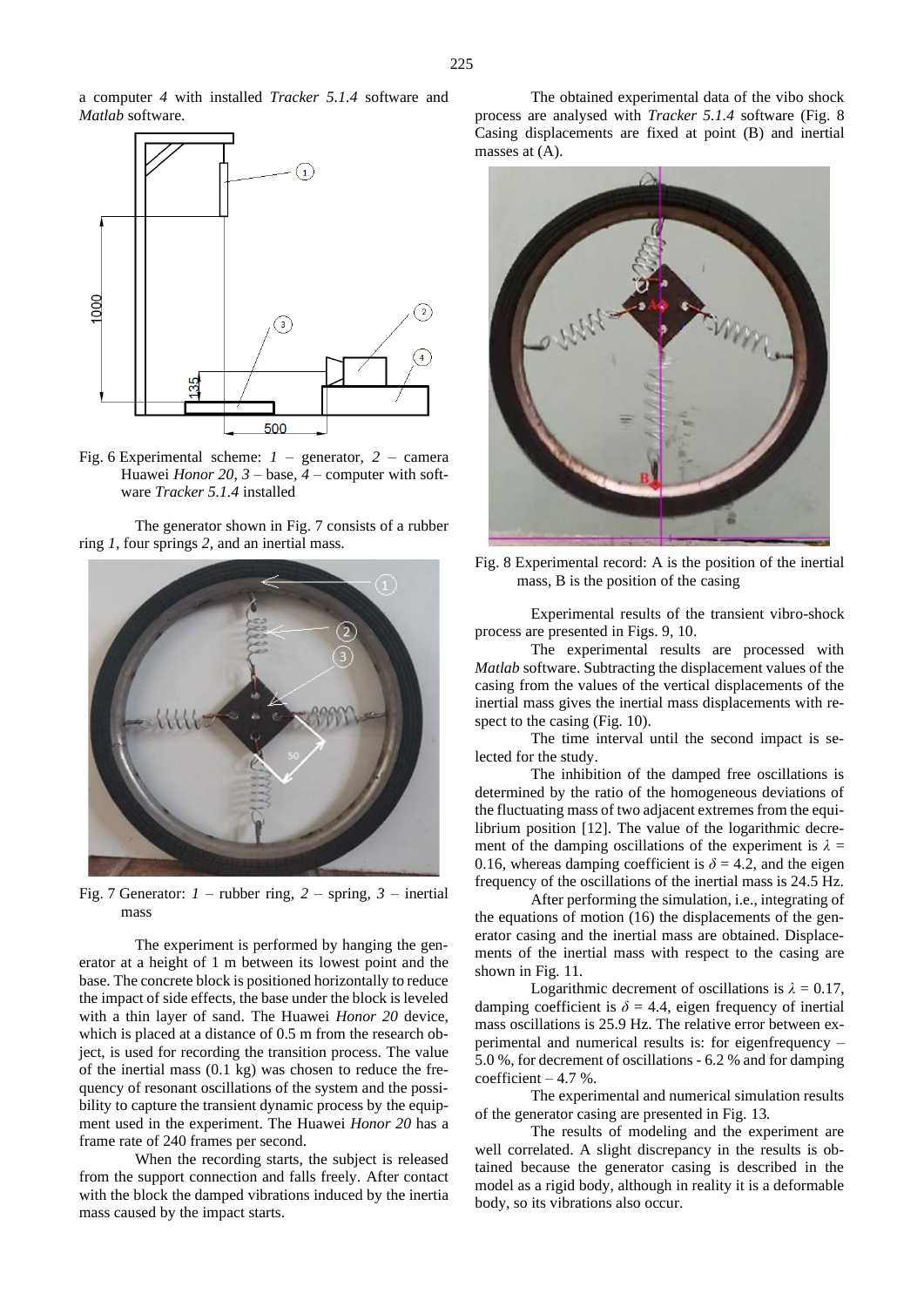

Fig. 9 Displacement of generator casing



Fig. 10 Displacement of generator inertial mass



Fig. 11 Experimental results - displacements of the inertial mass in time up to the second impact



Fig.12 Simulation results - displacements of the inertial mass in time up to the second impact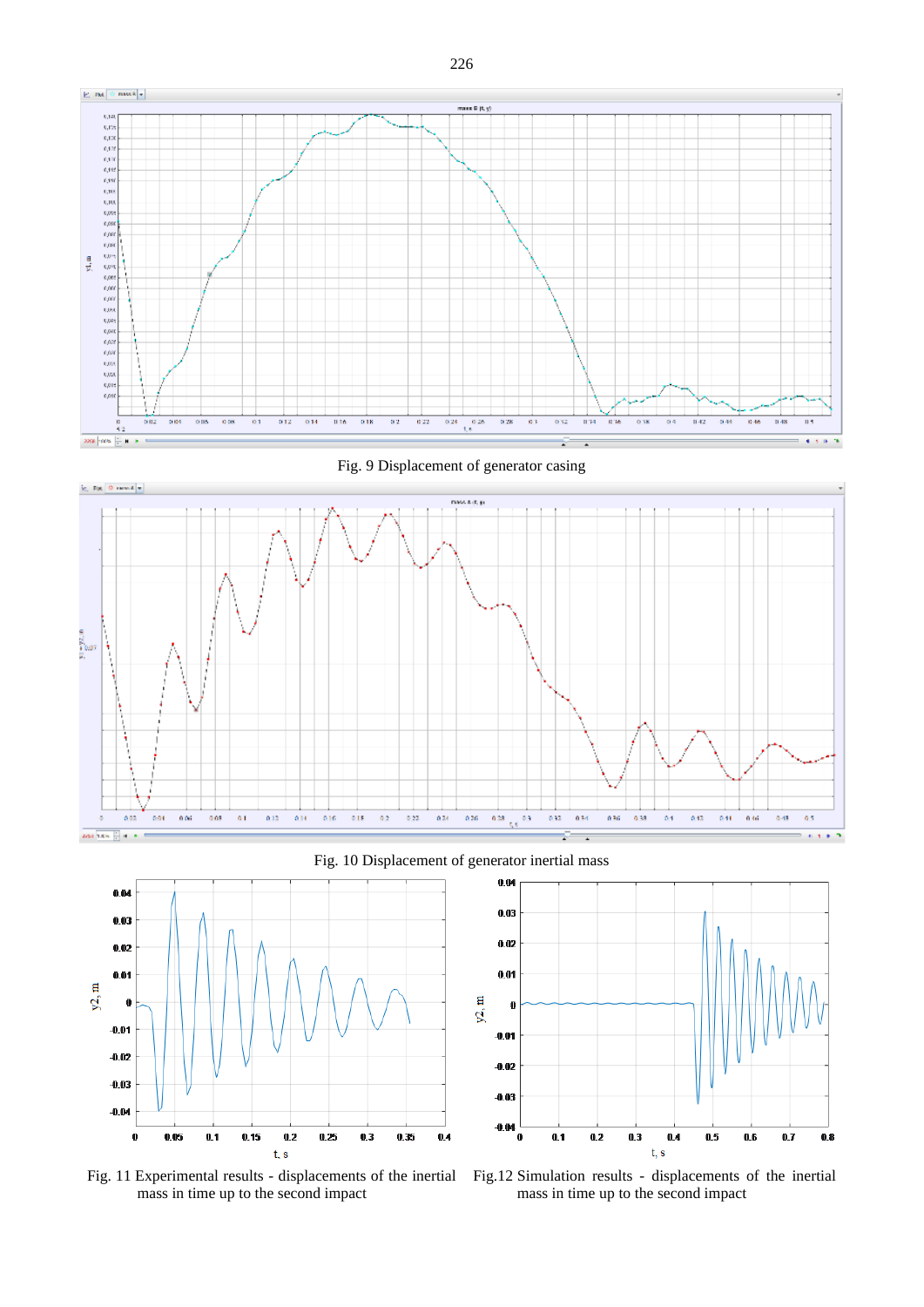

Fig. 13 Generator casing oscillations over time: blue - experimental, red - simulation

## **3. Modelling the electromechanical coupling of the active element of VEH**

The eigen frequency of the oscillations of the inertial mass of the generator tested during the experiment is 24.5 Hz. At low eigen frequency of the inertial mass, it is difficult to select electricity generating elements. Thus, the parameters of the system elements have been changed so as to increase the generator's natural frequency and, with it, the amount of electricity generated. The value of the eigen frequency is 40 Hz, the corresponding parameter values are as follow: inertia mass  $m_2 = 0.07$  kg, spring stiffness  $k_1 =$ =2200 N/m. The following initial motion conditions are selected: the generator falls freely vertically from 1.2 m, angular speed is 1rad/s. The simulation was performed, the trajectory of the generator casing is shown in Fig. 13, where two impacts of the generator casing to the ground and bounce are seen. Fig. 14 reveals the oscillations of the inertial mass of the generator, which are particularly induced during the impact of the casing on the ground. As the generator moves and rotates, vibrations caused by the rotation also occur. These oscillations of the inertial mass are further used in the study of piezoelectric elements as the kinematic stimulation of the piezoelectric cantilever.

The piezoelectric cantilever (Fig. 16) consists of five layers: two layers of PVDF polymer *1*, three layers of silver electrodes *2* and two layers of acrylic plastic *3*. The voltage generated during PVDF deformations is discharged by means of silver electrodes. A ground pole is connected to the central electrode, and a terminal for voltage disconones. Acrylic plastic serves the purpose of protection against external influences.



Fig. 15 Oscillations of the inertial mass in time: blue - in the vertical direction, red - in the horizontal direction



Fig. 16 Scheme of the piezoelectric bimorph

Cantilever dimensions: 16 mm width, 126 µm thickness, 29 mm length. PVDF film thickness  $-28 \mu m$ , silver electrode – 10  $\mu$ m, acrylic plastic – 20  $\mu$ m. In the case of used PVDF, the matrices  $c^E$ , *d*,  $\varepsilon^S$  are:

section and connection to load *R* is connected to the external  
\nof used PVDF, the matrices 
$$
c^E
$$
,  $d$ ,  $\varepsilon^S$  are:

\n
$$
\begin{bmatrix}\n3.8 \cdot 10^{-9} & 1.9 \cdot 10^{-9} & 0.9 \cdot 10^{-9} & 0 & 0 & 0 \\
1.9 \cdot 10^{-9} & 3.8 \cdot 10^{-9} & 0.9 \cdot 10^{-9} & 0 & 0 & 0 \\
0.9 \cdot 10^{-9} & 0.9 \cdot 10^{-9} & 1.2 \cdot 10^{-9} & 0 & 0 & 0 \\
0 & 0 & 0 & 0.7 \cdot 10^{-9} & 0 & 0 \\
0 & 0 & 0 & 0.9 \cdot 10^{-9} & 0 \\
0 & 0 & 0 & 0 & 0.9 \cdot 10^{-9}\n\end{bmatrix}, \begin{bmatrix} d \\ = \begin{bmatrix} 0 & 0 & 0 & 0 & 0 & 0 \\
0 & 0 & 0 & 0 & 0 \\
0.024 & 0.001 & -0.027 & 0 & 0 \\
0.024 & 0.001 & -0.027 & 0 & 0\n\end{bmatrix}
$$

$$
\begin{bmatrix} \varepsilon^s \end{bmatrix} = \begin{bmatrix} 7.4 & 0 & 0 \\ 0 & 9.3 & 0 \\ 0 & 0 & 7.6 \end{bmatrix}.
$$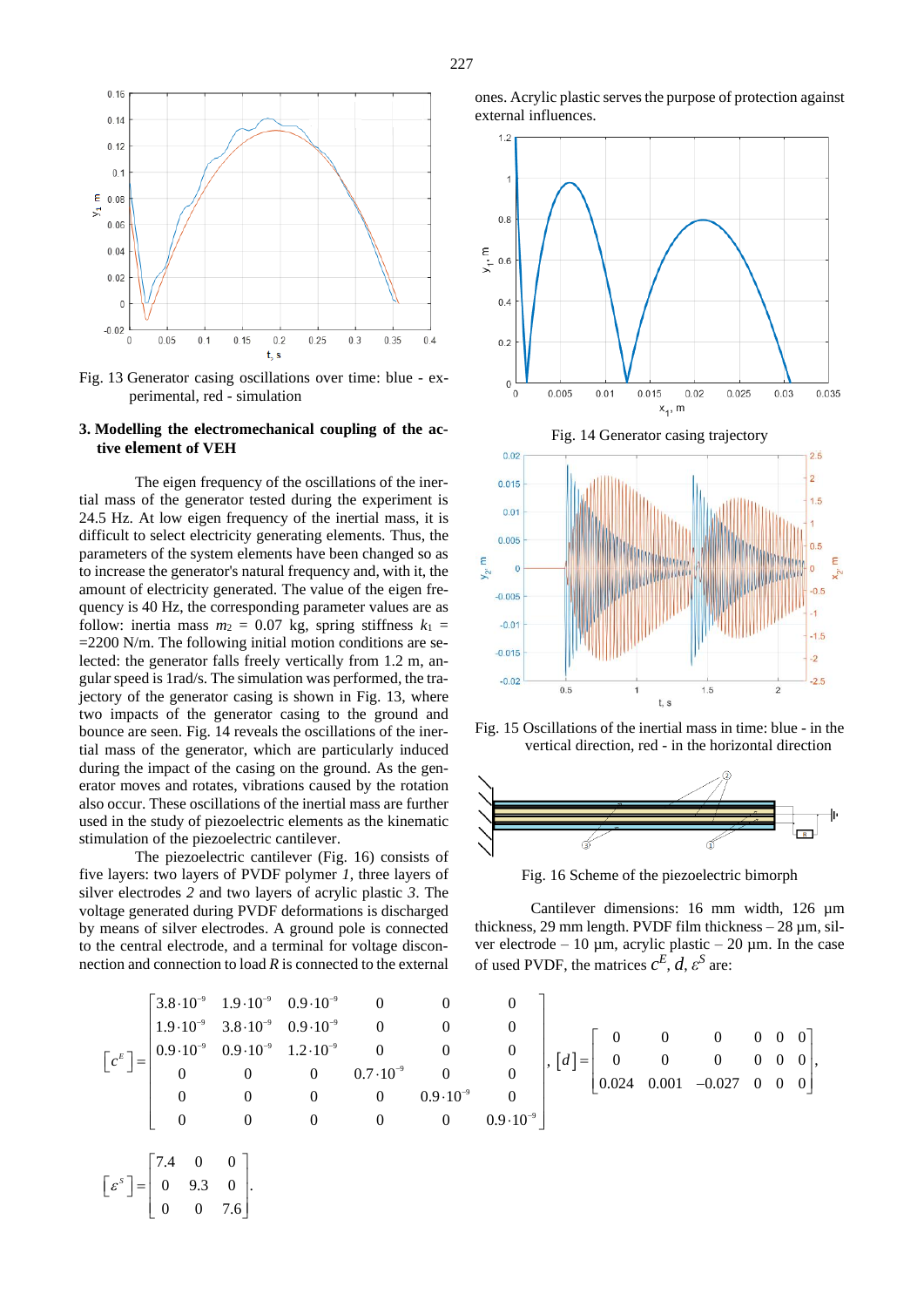The first eigen frequency of the transverse oscillations of the piezoelectric element is 39.19 Hz, for which the determination of the optimal electrical load is performed. The generated electrical power and voltage when the resistance varies in the range of  $10^5 - 10^7 \Omega$  are investigated (Fig*.* 17).



Fig. 17 Relation of generated voltage and output power on electrical load at eigen frequency of 39Hz. Blue – generated voltage, V; green - output power, µW

The graph shows that the maximum power generated is 0.05  $\mu$ W at a load of about 2 M $\Omega$ , so the output power and voltage at a load of 2  $M\Omega$  are further investigated, and the harmonic analysed of the active element was done in the interval of 30 – 45 Hz (Fig*.* 18).



Fig. 18 Relation of generated voltage and output power under load of 2 MΩ. Blue output voltage, V; green – output power µW

The obtained graph reveals that the maximum voltage of 5.25 V and power of 6.75 µW are generated at a frequency of 37 Hz, which is close to the eigen frequency of the active element of 39 Hz.

The simulation of the transient analyse of the generated voltage and power over time is performed. Two piezoelectric elements *1* are attached to the inertial mass *2* (Fig. 19).



Fig. 19 Generator computational scheme: *1* – piezoelectric elements,  $2$  – inertial mass  $m_2$ 

The oscillations of the inertial mass  $m_2$  are presented in Fig. 15. At this stage of the study, these oscillations are the kinematic excitation of the piezoelectric element provided by the generator in Fig. 19 at its point of attachment to the mass  $m_2$ . The output voltage and power of each piezoelectric element are examined separately.

Table 1



Test results of piezoelectric element output voltage and power

Transient simulation of voltage and power is performed using the *Comsol Multiphysics* system. The results of the study are presented in Table 1.

The obtained results show that the maximum output voltage of the horizontal cantilever is 20 V, the maximum power is  $155 \mu W$ , the maximum voltage of the vertical cantilever is 0.65 V, the maximum power is 0.135  $\mu$ W. The

vertical cantilever generates very little electricity because its total amplitude value of the transverse oscillations is only  $2 \times 10^{-3}$  m due to the initial conditions used in the study: initial speed of the generator casing, acceleration, angular frequency.

A conception of the piezoelectric harvester is presented in Fig. 20.